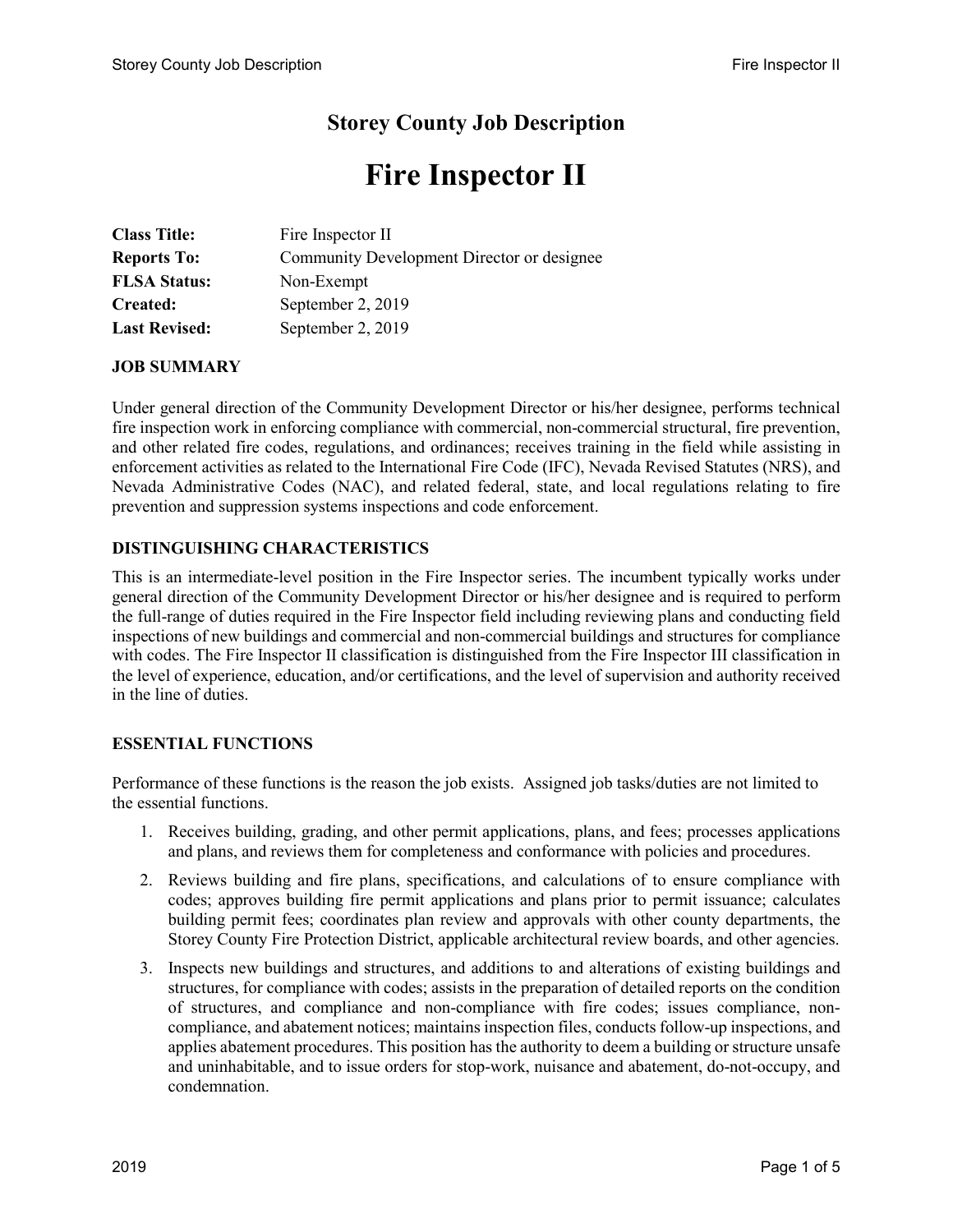- 4. Assists with investigations and site inspections for potential and reported fire hazards, hazardous materials, and related code violations; completes or causes to be completed residential fire fuels clearance inspections; determines if action is required; takes appropriate action; and reports status to the director or director's designee, and to other department staff as appropriate.
- 5. Reviews fire and life safety plans for new building grounds; subdivisions; streets, driveways, and parking lots; and prepares recommendations for corrective action and/or acceptance.
- 6. Learns through formal methods and in the field about fire inspection; provides written documentation and follow-up on all investigations to requesting agencies and personnel; may work with the Fire Marshal and law enforcement to address violations of fire codes and laws.
- 7. Observes the testing, demonstration, and use of various fire detection and suppression systems and equipment; assists in ensuring that fire-flow water supply is adequate and reliable by monitoring the amount of water available to the system, the degree to which the system is capable of moving the available water throughout the town, neighborhood, or local system, and how readily fire jurisdictions have access to the water supplies wherever and whenever it is needed; recommends corrective action.
- 8. Confers, educates, and coordinates with developers, customers, community groups, property owners, and the public about codes and related subjects; facilitates proactive voluntary code compliance and empowers community self-help programs.
- 9. Investigates and conducts and site inspections; coordinates with other departments on administering applicable land use regulations, special use permits and variances, court data, corporation status, county assessor, and other databases and organization sources.
- 10. Maintains NFPA membership and issues new NFPA standards to all staff as changes occur; remains current on fire and life safety codes and regulations for commercial and non-commercial buildings and uses; works closely with the fire prevention staff and building and planning departments in administering applicable regulations; and reviews agenda items, inspection reports, special use and other planning permits and reports, and other information needed to assure that existing and proposed uses conform to fire codes, zoning codes, and other regulations.
- 11. Assists departments and staff with special county projects when available and as needed, including coordinating staff from other departments, jurisdictions, and resources; providing fire codes and technical advice; leading various project review meetings; and liaising with management, boards, committees, and commissions.
- 12. Remains current on new and proposed federal and state legislation related to the field; provides comments and recommendations to the director or his/her designee.
- 13. Coordinates with appropriate building officials, supervisors, entities and other administrators in locating vacant and abandoned buildings and structures; posts notices.
- 14. Assists with educational fire safety training in cooperation with the Storey County School District, National Fire Protection Association, and otherwise as approved by the Fire Marshal or director. Each year is a new topic as published in the NFPA, and this position is to be aware of the topic and deliver said topics in a professional manner at all educational facilities within the department.
- 15. Assists Department staff in meeting with developers, general contractors, engineers, architects, planners, land surveyors, prospective private companies, local and state entities and companies proposing to build or locate in Storey County; maintains active involvement and coordination with the county team attracting, enhancing, and improving private enterprise and private-public partnerships in the county; liaises with community groups including the Highlands Fire Safe Council, property and homeowners associations, general improvement districts, and other community groups.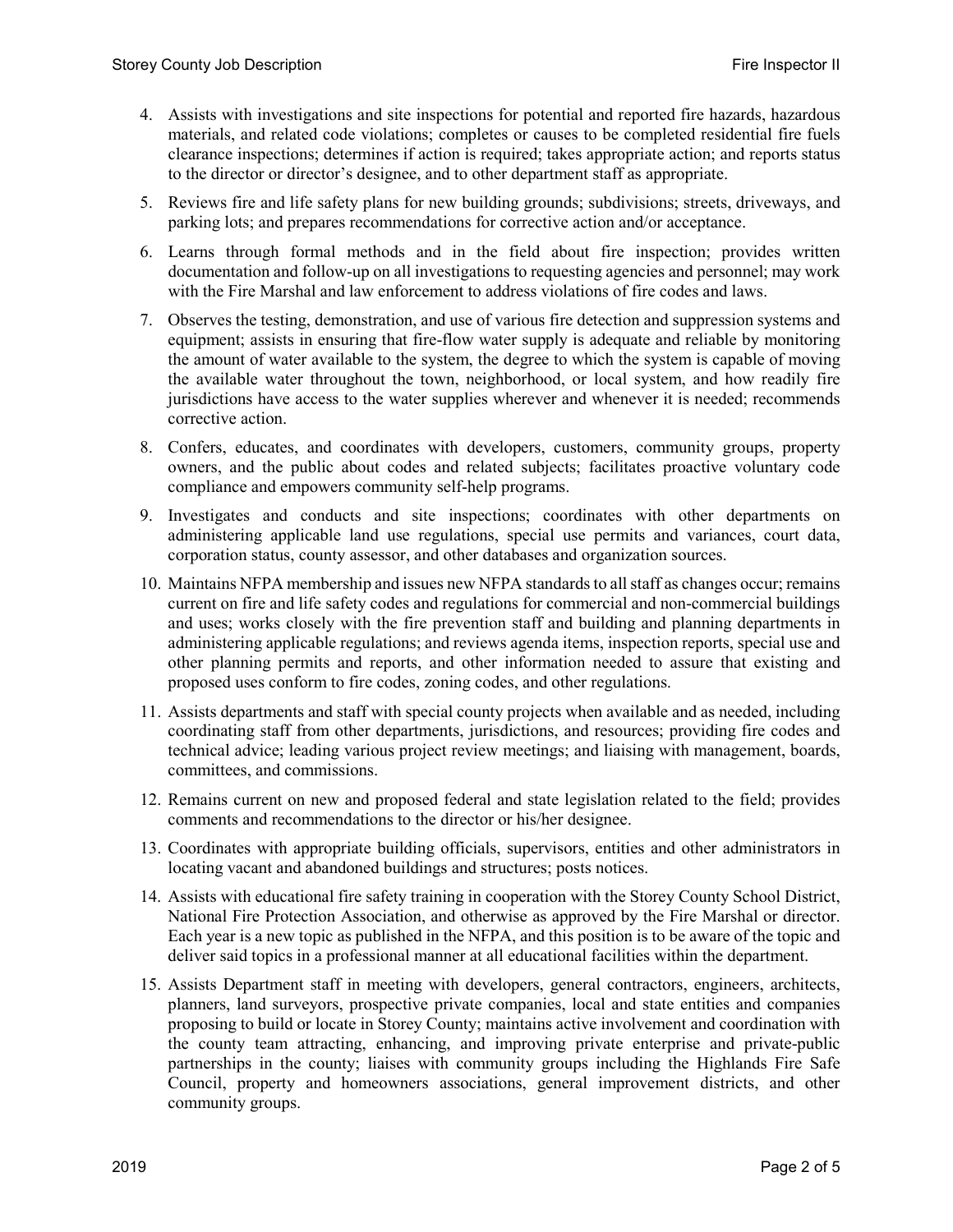- 16. Serves as a representative of Storey County and the Community Development Department, demonstrating professionalism, courtesy, and appropriate tact and discretion in all interactions with other employees and with the public.
- 17. During emergencies may respond to call-out in emergencies, other than normal working hours, as needed. For example, may respond to and actively participate in all-hazard Incident Command Systems (ICS); may provide assistance in the integration of facilities, equipment, personnel, procedures, and communications operating within a common organization ICS structure; may assist in coordinating responses among various jurisdictions and functional agencies, both public and private; and may assist in establishing common processes for planning and managing resources in the ICS; may assist departments on their emergency management and ICS plans.

# **QUALIFICATIONS:**

#### Knowledge of

- 1. Universal building construction and plan vocabulary, techniques, and principles as related to fire prevention and life safety; International Fire Codes and other federal, state, and county regulations applicable to residential and non-residential fire prevention and suppression; and field inspection practices.
- 2. Federal, state, and county codes and regulations relating to fire prevention and related life safety, hazardous material use and storage, wildland urban interface codes including residential and nonresidential fuels clearances.
- 3. Business and geometric mathematics sufficient to cross-check complex building plans and calculations to ensure compliance with fire codes, and to calculate measurements of construction plans and sites; water flows, pressures, distance, and volume; and permits and other fees.
- 4. Correct English usage including grammar, punctuation, and vocabulary.
- 5. Basic modern office equipment including, but not limited to, telephones, fax machines, and copiers; personal computer programs such as Microsoft Windows and Office, and other applicable programs and software.

#### Skill to

- 1. Learn through formal methods and in the field about fire inspection.
- 2. Use correct English usage including grammar, punctuation, and vocabulary.
- 3. Apply principles of customer services and working within a team-oriented work environment; methods and techniques for dealing with the public during stressful situations.
- 4. Perform mathematical calculations applicable to building and site plans and permits, including fire prevention and suppression systems; coordinate plan review and approvals with other departments; apply policies and procedures efficiently and in a practical manner.
- 5. Maintain accurate records; exercise sound independent judgment within established guidelines; work effectively under pressure of deadlines, conflicting demands, and during emergencies.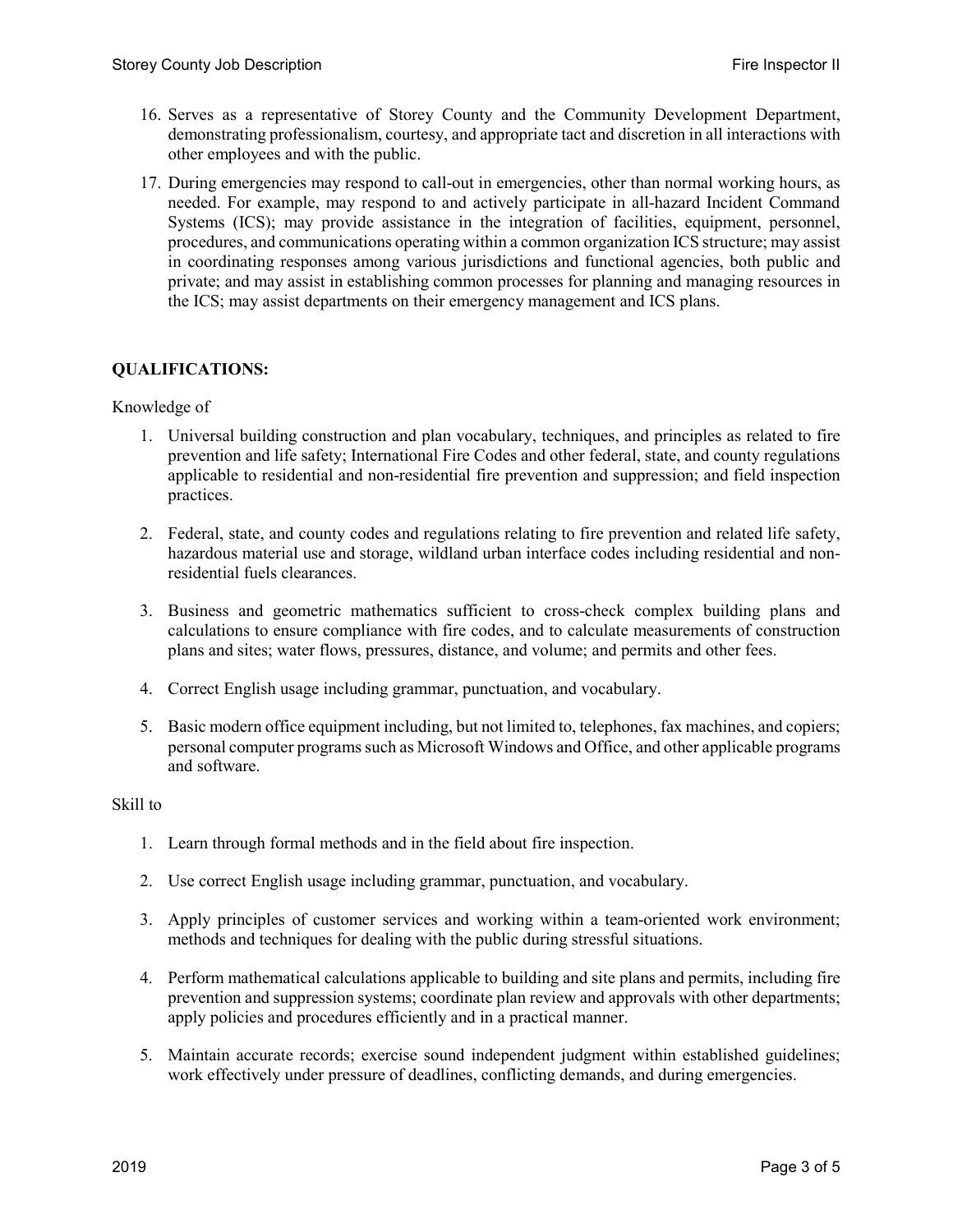Ability to

- 1. Perform thorough and accurate examinations of basic commercial and non-commercial building site plans and specifications.
- 2. Perform thorough and accurate code compliance inspections; apply codes and regulations to practical use and under varying conditions; investigate complaints, evaluate alternatives, recommend appropriate resolutions; enforce regulations with firmness, tact, and impartiality.
- 3. Effectively communicate verbally and in-writing; gather, analyze, and prepare valid and reliable data and information; present to individuals and groups in understandable and persuasive manner; promote constructive and efficient cooperation in a team environment; act courteously and communicate effectively with others in a variety of different emotional states, from a variety of different backgrounds, and with different educational backgrounds and mental capacities.
- 4. Operate basic modern office equipment including telephones, fax machines, and copiers; personal computer programs such as Microsoft Windows and Office, and other programs and systems applicable to the position; type at a sufficient rate and with accuracy to perform the functions of the position; and operate a motor vehicle for intermittent and extended periods.
- 5. Consistently demonstrate a positive attitude and progressive actions through the display of professionalism, courtesy, and appropriate tact and discretion in all interactions with other employees and with the public.
- 6. In accordance with law, maintain and handle information in a highly confidential manner.
- 7. Represent the department in the court of law and testify on matters pertaining to building development, code enforcement, violations, and related matters, as necessary.
- 8. Continue education and training to remain current on latest policies, practices, and required certifications; remain current on new and proposed federal and state legislation related to the field.

# **LICENSING, EDUCATION & OTHER REQUIREMENTS:**

- 9. Any combination of training, education, and experience that would provide the required knowledge and abilities. A typical way to gain the required knowledge and ability is:
	- o High school diploma or equivalent; and
	- o General knowledge of industrial, commercial, and non-commercial plan checking, fire prevention inspections, code enforcement, or building trades and construction as related to fire prevention strongly preferred; or
	- o Experience in fire operations strongly preferred; or
	- o Combination of experience and education.
- 10. International Code Council (ICC) Fire Inspector I and II required.
- 11. International Code Council (ICC) Fire Plans Examiner required within 24 months of reclassification.
- 12. International Code Council (ICC) or National Fire Protection Agency (NFPA) Residential Fire Sprinkler Plans Examiner – required within 12 months of hire or reclassification.
- 13. Associate's degree in fire science or related field preferred.
- 14. Possess and maintain a valid Driver License appropriate for vehicles and other equipment operated.
- 15. Pass a criminal background investigation.